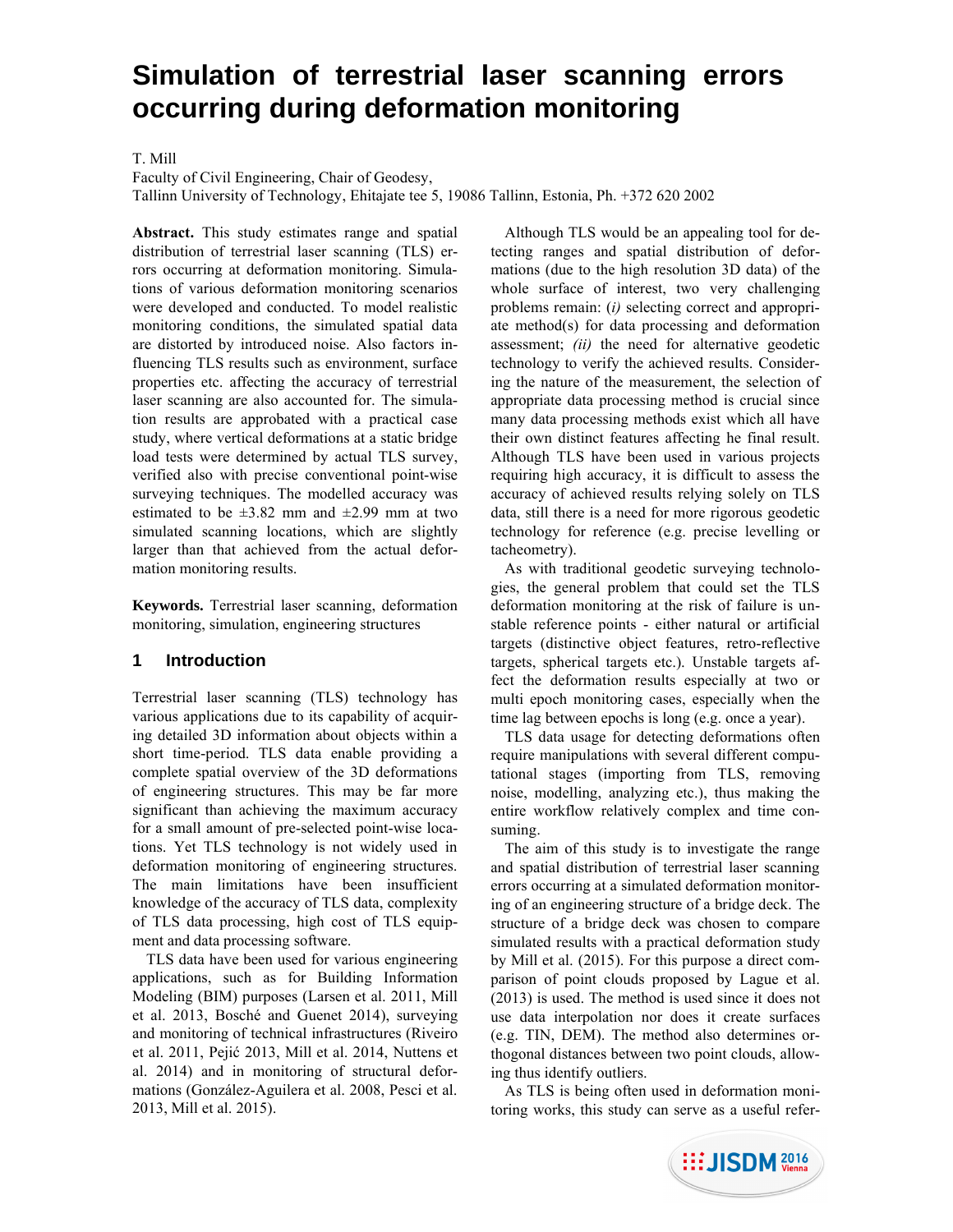ence to help designing monitoring works and to help mitigate the effects of instrumental errors. It also explains an example of assessment of errors occurring at monitoring of an object at distinct scanning locations.

Outline of the paper is as follows. The introduction is followed by overview of TLS error sources. The methods of detecting deformations using TLS data are reviewed in third section. The fourth section describes the simulation of point cloud data and noise assigning principles. The modelling results are described in the fifth section. The sixth section provides a verification with a practical case study. A brief summary concludes the paper.

# **2 Terrestrial laser scanning uncertainties**

Since this study investigates errors occurring at deformation monitoring of engineering structures it is vital to review all possible error sources. As any other surveying technology the TLS is also affected by different sources of errors – related to object properties, operator, equipment, surveying methods and the surveying environment.

Object related errors can be associated with the object's physical properties such as color, reflectivity, roughness, temperature, moisture level, etc. (Kersten et al. 2005, Pesci and Teza 2008, Lichti 2010, Soudarissanane et al. 2011, Roca-Pardiñas et al. 2014).

Operator related errors can be associated with the operator's theoretical and practical background on surveying. These errors also include data processing (registration of point clouds, removing of unnecessary data, modelling, etc.) (Bae et al. 2005, Pesci et al. 2011).

Ideally equipment should be differentiated by object's nature and the expected results (Schulz 2007, Reshetyuk 2010).

Surveying methods are key factors in the quality and accuracy of the surveying results. These errors are affected by e.g. the scanner's orientation methods on the field, scanning resolution (Alba and Scaioni 2007, Kang et al. 2009, Franaszek et al. 2009, Bosché 2012).

Environmental errors are mainly associated with the environmental effects (humidity, dusty environments, temperature, etc.) to the scanning device (Pfeifer et al. 2007, Borah and Voelz 2007).

Each of mentioned error factors contribute to the error budget of TLS surveys.

# **3 Methods for detecting deformations**

Four of the most common methods for detecting deformations using TLS data are explained below.

1) Assessing deformations by comparing surfaces created using digital elevation models (DEM) or triangulated irregular networks (TIN) originating from different surveying epochs (Zogg and Ingensand 2008, Riveiro et al. 2011, Mill et al. 2014, 2015). Both DEM and TIN models are sensitive to point cloud roughness, missing data (e.g. hidden parts) and outliers which are subject to surface interpolation, thus effecting the assessment of deformations.

2) Assessing deformations by comparing simple geometrical shapes like planes, cylinders or spheres. The fitting of a geometrical shape into a point cloud can be processed in two ways: *(i)* least squares fitting (Park and Lee 2007); *(ii)* non-iterative fitting where the shapes are described by a few parameters (Erdélyi et al. 2014). In fitting simple geometrical shapes problems arise with choosing the correct mathematical model into which the point clouds from different sets of data are fitted into. This is due to circumstance that generally no simple and unambiguous surfaces exist which could be accurately defined.

3) Assessing deformation through least squares surface matching (Monserrat and Crosetto 2008, Oppikofer et al. 2009). The method provides 3D deformation parameters, displacement vectors and rotations, of the deformed object. Nevertheless the method is sensitive to surfaces which have partially deformed.

4) Assessing deformations directly using point clouds, also known as cloud to cloud methods: *(i)* using the nearest neighbours averaging technique (Abellán et al. 2009); *(ii)* using the minimal distance projection method (Han et al. 2013); *(iii)* measuring orthogonal distances between two point clouds (Lague et al. 2013). The benefit of mentioned methods is that they do not require any intermediate data processing and the methods work in 3D.

This study implements the direct comparison of point clouds proposed by Lague et al. (2013). The method uses 3D surface normal estimation at a scale consistent of surface roughness and calculates dis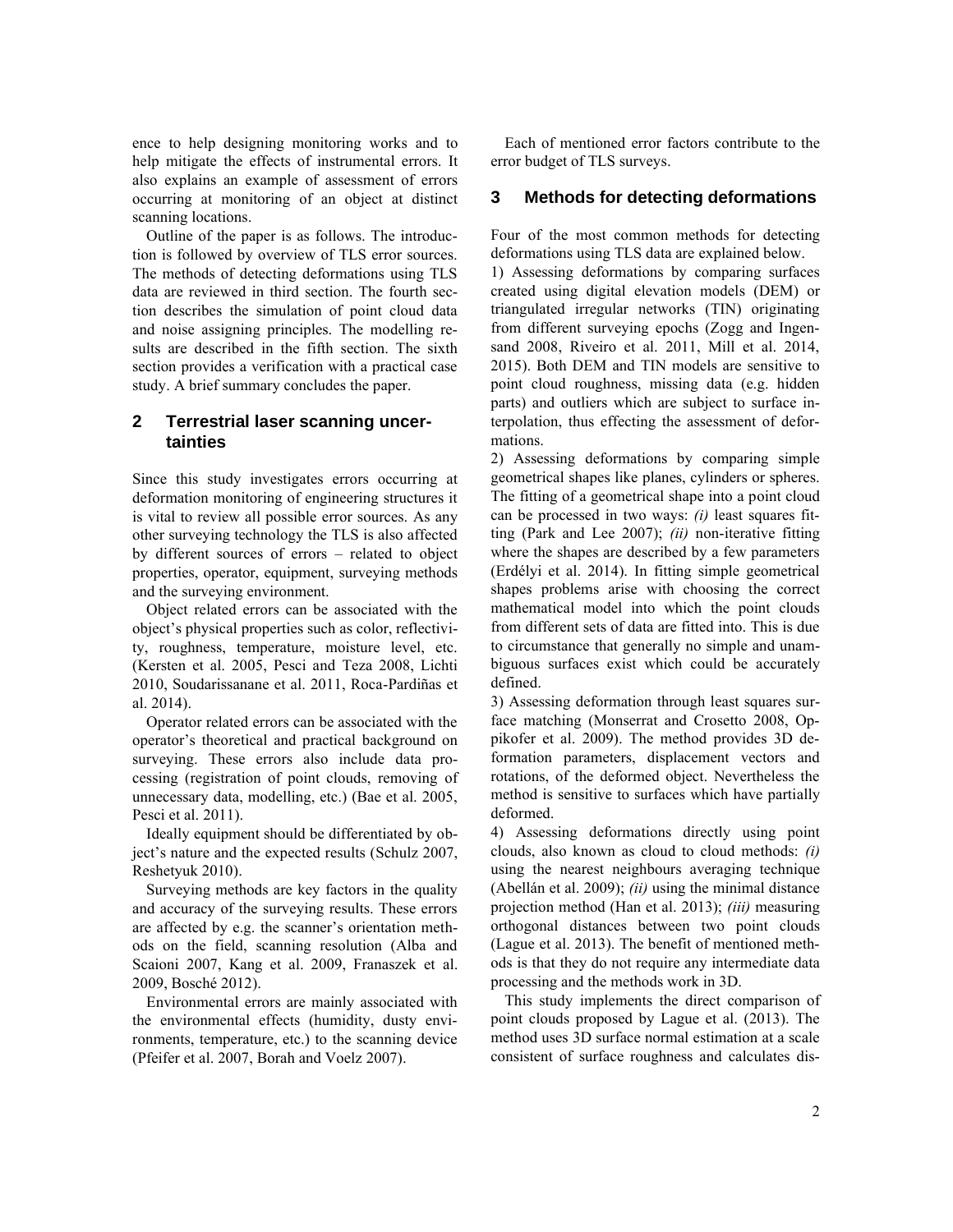tances along normal direction between comparable point clouds.

# **4 Simulated TLS data**

Simulated TLS data has been developed for a lower side of a bridge deck. The simulated bridge deck is a simplified model without the deck camber and beams. The opening span of the simulated bridge deck is exactly 60 m and the width of the deck is exactly 10 m. The point density of 0.10 m, was chosen to simplify the computations, thus the simulated surface consists of 60 701 survey points.

The coordinates of the survey points in the laser scanner's intrinsic coordinate system *(∆xi, ∆yi, ∆zi*) were generated. The spherical coordinates of the point cloud are computed by the well-known relations in-between rectangular coordinates and spherical coordinates

$$
\begin{bmatrix}\n\Delta x_i \\
\Delta y_i \\
\Delta z_i\n\end{bmatrix}_{i=1..n} = \begin{bmatrix}\n\rho_i \cos \theta_i \cos \varphi_i \\
\rho_i \sin \theta_i \cos \varphi_i \\
\rho_i \sin \varphi_i\n\end{bmatrix},
$$
\n(1)

where  $\rho_i$  is the range to the object surface from the scanner's centre,  $\theta_i$  is the horizontal angle with respect to initial direction and  $\varphi_i$  is the vertical angle from horizon.

The simulated data consists in total of four sets (two for each epoch) of point clouds acquired from two distinct scanner locations in respect to the bridge deck. The scanning stations are located: (*i)*  under the bridge at the centre of the bridge deck (station B1); (*ii)* at the side of the bridge deck at the horizontal distance of 6 m away from the deck (station B2) (Figure 1). In both cases the vertical distance from the scanner centre to the level of the bridge lower surface is 4.3 m.



**Fig. 1** Top view of the locations of the scanning stations (B1 and B2) and targets (T1, T2, T3) on the lower side of the bridge deck. The coordinate system axes are depicted at left. Units are in meters.

#### **4.1 Simulated TLS data errors**

In order to model realistic deformation monitoring conditions, the data are artificially contaminated by measurement noise:

Firstly, errors for each survey point at the level of 1*σ* confidence interval were calculated using the equation of the combined standard uncertainty with independent quantities:

$$
\sigma^2(\hat{P}) = \sum_{i=1}^n \left(\frac{\partial f_n}{\partial w_i}\right)^2 \sigma^2(w_i) \tag{2}
$$

where  $\sigma^2(\hat{P})$  denotes the variance of the survey point determined by TLS. Note that  $\hat{P}$  is an estimate of the actual survey point *P* stemming from the TLS range and angle measurements,  $f_n$  is the function  $P=f_n(w_i)$ , *i*=1,...,*n*, relating the observations  $(w_i)$ ,*i*=1,...*n*. The notation  $\hat{P}$  represents a general notation for the 3D position of the point in order to distinguish it from the specific x, y and zcoordinate.  $\sigma^2(w_i)$  is the standard error of an *i*-th observable, where (*σdist*) was taken 0.004 m, the horizontal angle (*σh.angle*) and vertical angle (*σv.angle*) uncertainties were taken 12" (arc-second) (typical for many up-to-data TLS devices).

Secondly, based on the sizes of the calculated standard uncertainty values, survey errors at 3*σ* confidence interval were introduced under the condition of normal distribution (ε~N(0,1)).

As in actual deformation monitoring situation, the scanner's intrinsic coordinate system is oriented before the second monitoring session (II scanning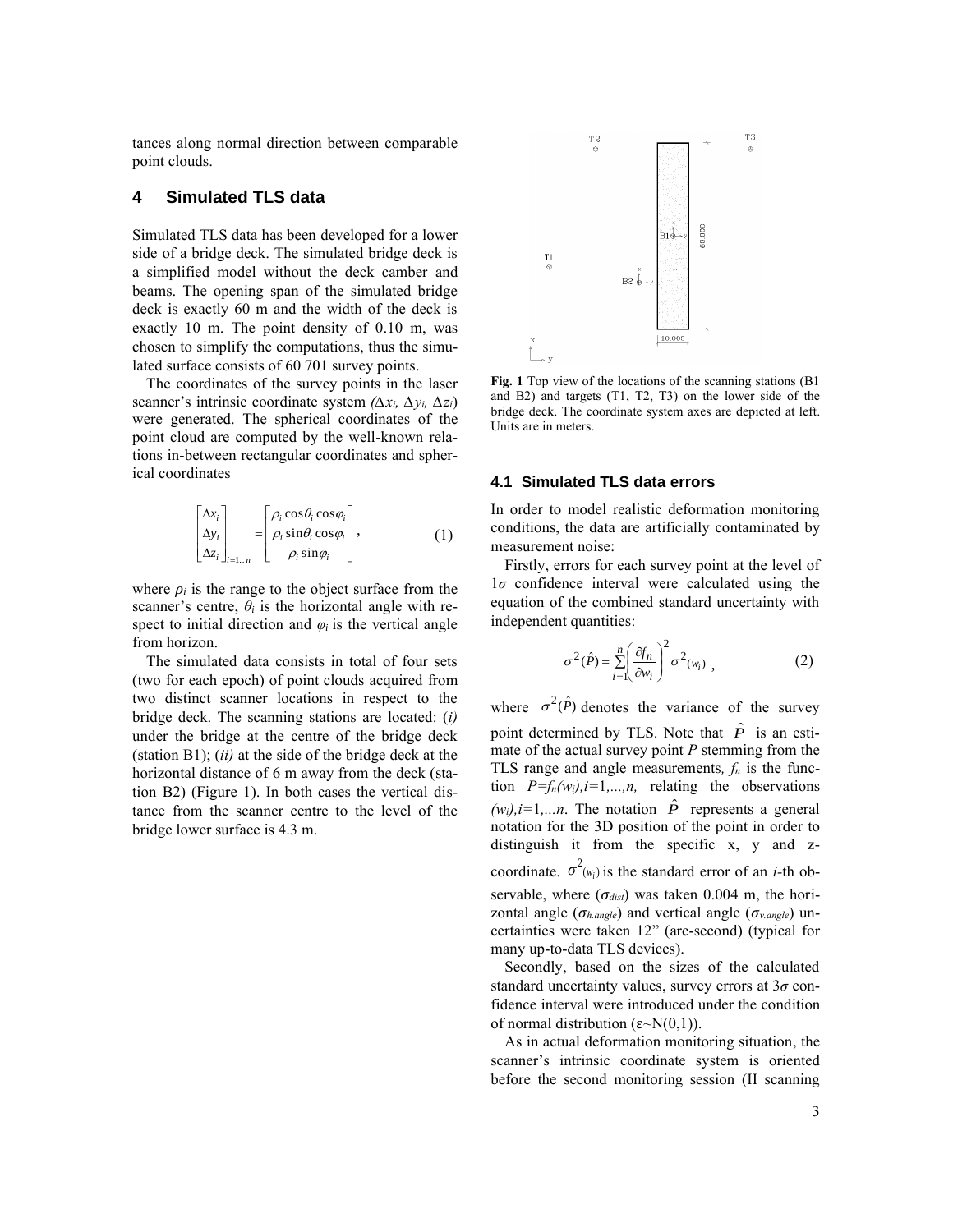epoch) to acquire data in the same coordinate system as in the first epoch. For orientation, only stable targets should be used. The latter is vital to mitigate additional errors due to scanner orientation. Since target acquisition errors are generally smaller than of the single point errors, than the introduced target measuring errors are considered three times smaller than that of the common survey points.

For the size of the simulated deformation, the bridge deck surface was deflected at the centre part for -0.0150 m (Figure 2). Even though several international standards related to construction deformations are available (e.g. ISO 2394 design and assessment of structures, ISO 13822 assessment of existing structures, ISO 14963 guidelines for dynamic tests on bridges and viaducts, ISO 18649 evaluation of results from dynamic tests and investigations on bridges and viaducts etc.), generally no fixed deformation limits exist for static load tests. Hereby it is worth mentioning that e.g. in Mill et al. (2015) TLS yielded a maximum deflection of -3.2 cm. In the simulation case the simulated deformation is quite small which could be difficult to be detected by TLS, but is noticeable for other geodetic methods, thus it is of interest to study the achievable limits of TLS under certain theoretical conditions. The simulated deformation data was also distorted by noise as described earlier.

In terms of simplification, noise were introduced only for the (along plumb-line) z-coordinate component and for the (along-bridge) x coordinate component. The y-component is irrelevant, since during the deformations no across-bridge deflections are expected. Recall, that as the surface is deflected in the second epoch, both x and zcomponents are affected in sense of surface normal direction, the deck is deflected along the longitudinal direction which coincides with x-axis direction. The distributions of the combined standard uncertainties of the relevant z-component are depicted in Figure 3.



**Fig. 2** Bridge deck with deflection at the center part for - 0.0150 m. Note the scale and the deflection distribution histogram at the right. Coordinate axes is depicted in the bottom right corner, where green indicating x-axis, red indicating yaxis.



**Fig. 3** Distribution of calculated combined standard uncertainty values for z coordinate component for two scanning locations B1 and B2 (denoted by white dots on the left-hand and right-hand figures, respectively).

As can be seen from Figure 3, the highest standard uncertainty values in z-component (0.00400 m) are when the scanner is directly under the bridge deck at station B1 (Figure 3 left). The main cause for this is that from that location the accuracy of the survey point is affected only by the distance measur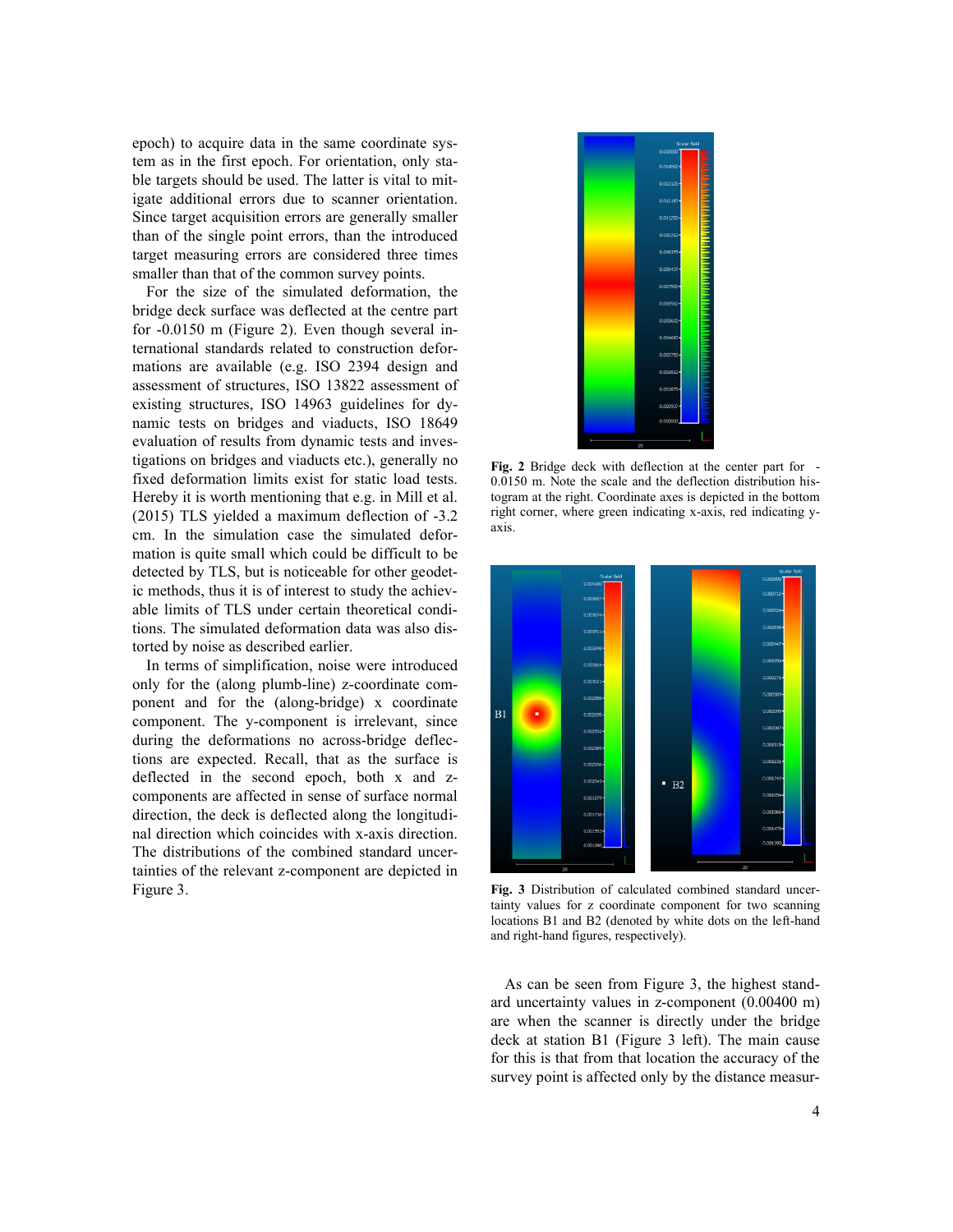ing accuracy (recall  $\sigma_{dist} = 0.004$  m). At station B1 the angle of incidence value of the laser beam is zero directly above the scanner. The angle of incidence values vary from 0º to approximately 80º (arc-degrees) across the surface (cf. section 3).

At the scanning station B2 (Figure 3 right), the standard uncertainty values do not exceed 0.00280 m, which is due the fact that the survey point error is affected at lesser extent by both the distance measuring accuracy and angular accuracy. In this case the angle of incidence of the laser beam is between approximately 55º to 85º across the surface.

Based on the calculated combined standard uncertainty values it is expected that detecting deformations from scanner station B1 is more affected by surveying errors than in station B2.

#### **5 Results**

#### **5.1 Transformation of the bridge deck data**

The calculated RMS (equation 3) values of the transformed target coordinates of the simulated monitoring data from the second epoch into the first epoch are presented in Table 1. The RMS values of the z-component are under one millimetre level in both cases at scanning stations B1 and B2.

$$
RMS = \pm \sqrt{\frac{\sum_{i=1}^{n} \varepsilon_i^2}{n}} \,, \tag{3}
$$

where  $\varepsilon$ *i*, is error, *n* is the number of points.

**Table 1.** Calculated RMS values of the transformed target coordinates from the second epoch into the first

|                                           | $RMS_x$   $RMS_z$ |  |
|-------------------------------------------|-------------------|--|
| <b>B1 II epoch into I</b> 0.00295 0.00003 |                   |  |
| <b>B2 II epoch into I</b> 0.00175 0.00001 |                   |  |

The transformation i.e. registration of point clouds from the second epoch into the first is carried out using the transformation parameters (rotations **R** and translations **T**) calculated in transformation of target coordinates.

The coordinate transformation was proceeded by 3D rigid body transformation:

$$
\mathbf{g}_i = \mathbf{R} m_i + \mathbf{T},\tag{4}
$$

where  $\{\mathbf{m}_i\}$  and  $\{\mathbf{g}_i\}$ ,  $i=1,...,n$  are two sets of common points e.g. lasers canning targets, **R** is rotation matrix, **T** is a translation vector.

For estimating the optimal transformation parameters, rotation (**R)** and translation (**T**), the closedform solution, introduced by Horn (1987), was used. The method uses the unit quaternions instead of orthonormal matrix to represent rotation. The optimal transformation parameters are found by the least squares criterion:

$$
\varepsilon_{\min}^2 = \sum_{i=1}^n \left\| \mathbf{g}_i - \hat{\mathbf{R}} \mathbf{m}_i - \hat{\mathbf{T}} \right\|^2 \tag{5}
$$

To assess the effects of transformation to the relevant coordinate components (x, and z) separately, data transformation was proceeded with transformation parameters without introduced noise. RMS values were calculated using the differences of each coordinate component, transformed with erroneous parameters and with error free parameters. The resulted RMS values are depicted in Figure 4. The overall RMSx,z of the relevant coordinate components together is found by:

$$
RMS_{x,z} = \sqrt{RMS_x^2 + RMS_z^2}
$$
 (6)



**Fig. 4** RMS values of differences of transformed data with erroneous transformation parameters and error free transformation parameters.

As shown in Figure 4, RMS values are generally somewhat higher in scanning station B1. The RMS value in z-component at station B1  $(\pm 0.00137 \text{ m})$  is considerably higher than in station B2  $(\pm 0.00040)$ m), the latter has relevant influence in the assessment of deformations. The higher RMS values in z– component are probably due to the scanner location in respect to the object where the point cloud is more distorted by distance measuring errors ( $\sigma_{dist}$  = 0.004 m, cf. Figure 3). The RMS values in x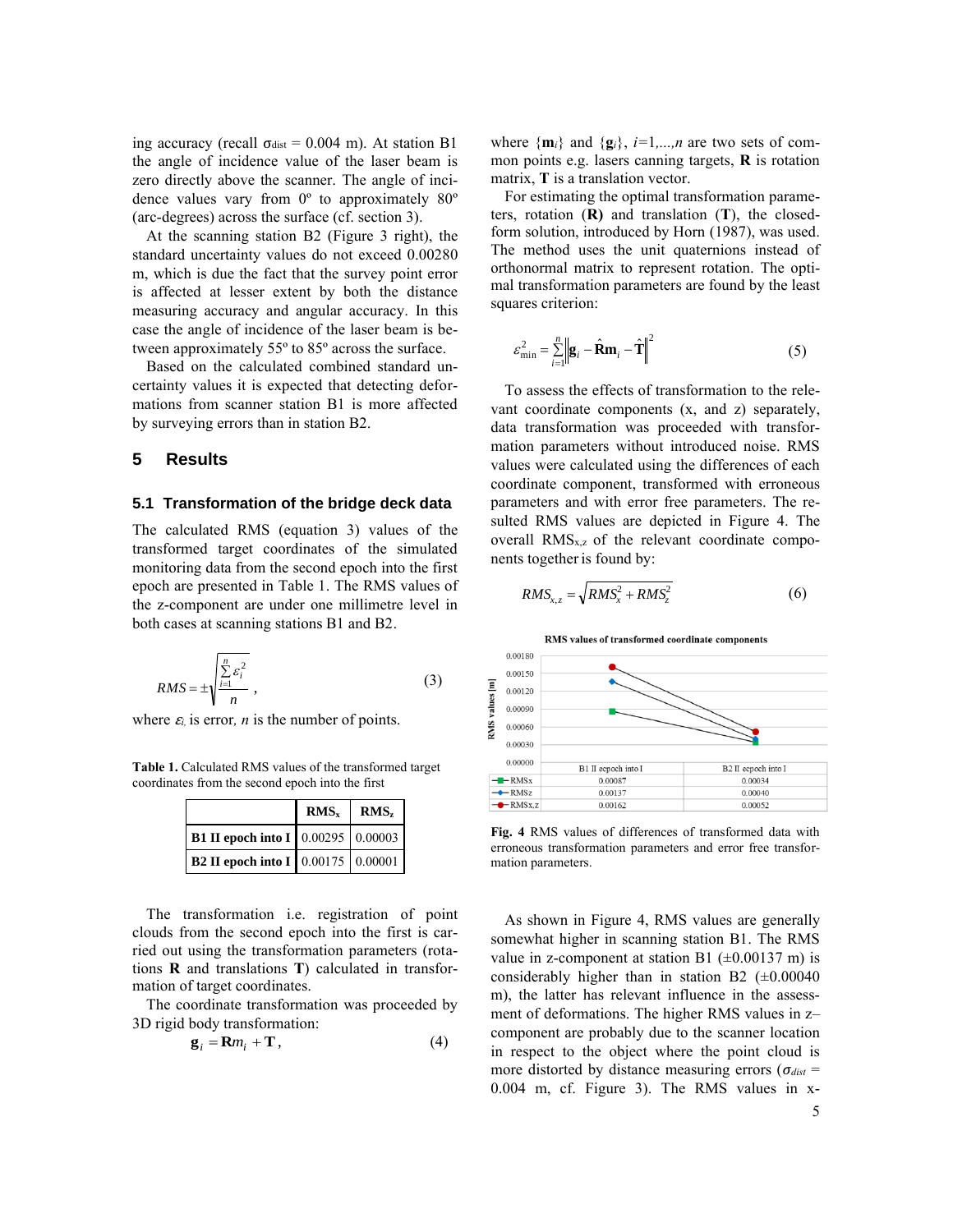component in station B1 are at sub millimetre level thus having marginal or no influence in the assessment of deformations.

The results of transformation of the second data from station B2 show only sub millimetre RMS values at x and z-component.

The assessment of the effects of transformation to each coordinate component also indicated that deformation monitoring result should be more accurate from station B2 that is located at the side of the bridge deck.

## **5.2 Noise level**

The simulated data in the first scanning epochs, when the surface was not deformed, errors were introduced only for the crucial z-coordinate component. The RMS values of the noise level in zcomponents were  $\pm 0.00252$  m and  $\pm 0.00209$  m for stations B1 and B2, respectively.

To assess the overall magnitudes of the measuring noise level of the simulated data of the second epochs, RMS values were calculated based on the point clouds free of all errors and point clouds with errors. In addition, these clouds were also affected by transformation (Figure 5).



**Fig. 5** RMS values of differences of error free data and erroneous data.

The RMS values in Figure 5 show that both data sets suffer from somewhat identical noise magnitudes. As the nature of the deformation in the simulated bridge deck is in the direction of z-axis, the noise level in z-component is most crucial.

The overall noise level of the I and II epochs is calculated by equation (6) using the z-component RMS values of each epoch. The results appeared to be  $\pm 0.00382$  and  $\pm 0.00299$  m for scanning station B1 and B2, respectively.

## **5.3 Assessment of deformations of the bridge deck**

For deformation assessment point clouds from two simulated scanning epochs were compared using the method proposed by Lague et al. (2013). The results of the comparisons of the two scanning epochs from separate scanning locations (B1 and B2) are depicted in Figure 5.

Although clearly the spatial distribution of the comparisons are well noticeable between the two scanning locations (B1 and B2), the magnitudes of the deflections are both within reasonable sizes (see Table 2). Nevertheless, since the actual size and the distribution of the deformation is known, the distribution and the nature of the detected deformation from station B2 is more equivalent to the true deformation (-0.0150 m cf. Figure 2). The latter can be associated with larger angle of incidence values where the instrument's distance measuring accuracy has less effects in the accuracy of the survey point as in the case of surveying in the perpendicular direction.



**Fig. 6** Comparison of the simulated bridge deck surface. Figure A illustrates the comparison of the I and the II epoch data in the case where the scanner (B1) is located directly under the bridge deck. Figure B illustrates the comparison of the I and the II epoch data in the case where the scanner (B2) is located at the side of the bridge deck. Note the grey areas on the scale bares which indicates no values.

In Table 2, the achieved minimum and maximum results confirm with previous assessments, that from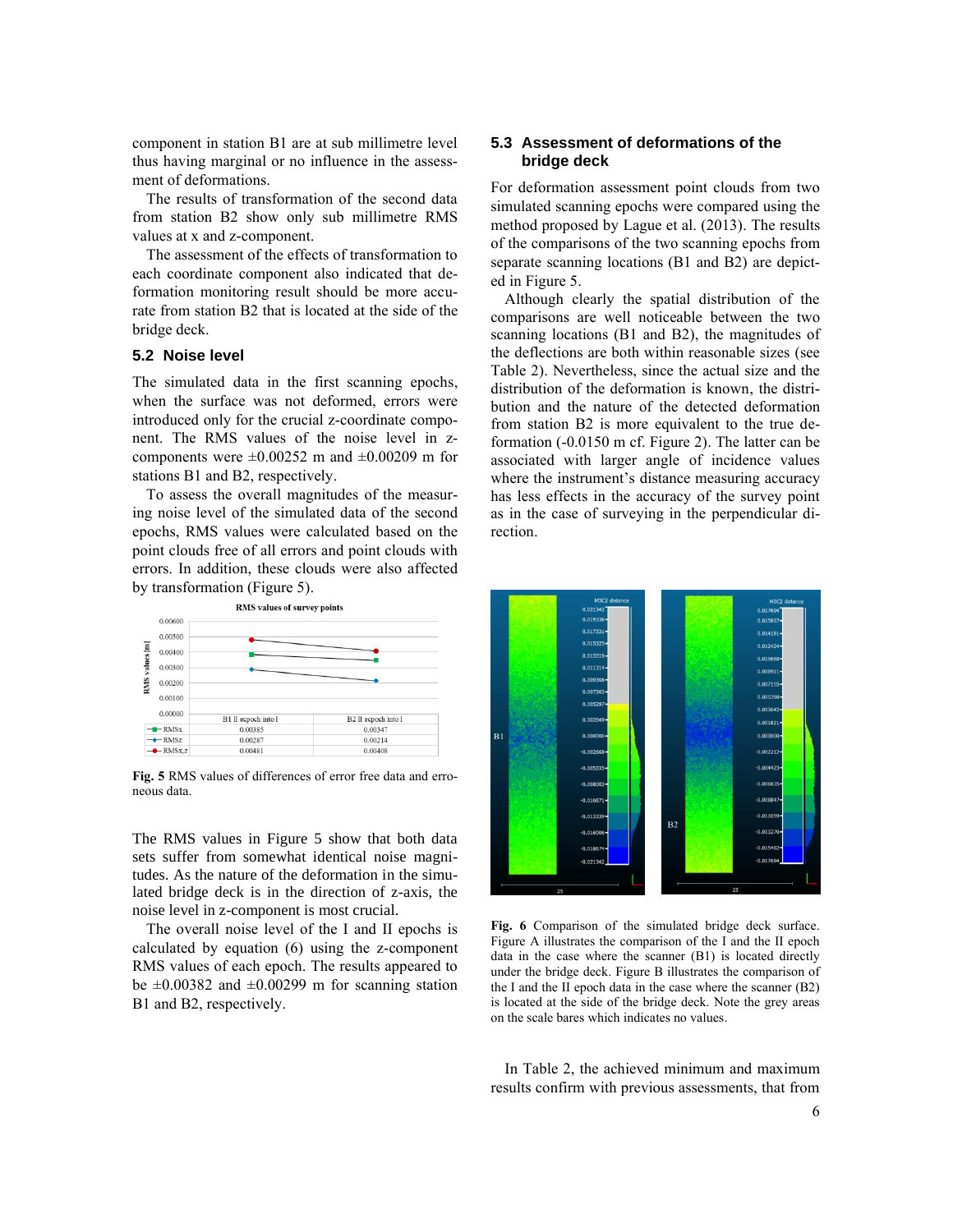location B1 the data comparison displays more noise than from location B2. Thereby other statistics are also slightly higher, which also confirms the existence of higher noise level.

**Table 2.** Statistics of the comparison (Figure 6) of deflected and without deflection bridge deck data

|    | Station   Min [m]   Max [m] | $\mu$ [m]          | $RMS$ [m] |
|----|-----------------------------|--------------------|-----------|
| B1 | $-0.02134$                  | $0.00530$ -0.00795 | 0.00470   |
| B2 | $-0.01769$                  | $0.00364$ -0.00729 | 0.00444   |

## **6 Practical case**

A practical study of monitoring of deformations with a TLS of a reinforced concrete cantilever bridge was carried out in 2013 (Mill et al. 2015).

The monitoring process with a TLS was carried out at the side location of the bridge at a safety distance due the risk of collapse of the structure. Similarly to the simulated deformation monitoring case the scanner was reoriented before each TLS session to ensure the stability of the scanner.

Results from Mill et al. (2015) indicated that the achieved accuracy of TLS deformation monitoring was  $\pm 2.8$  mm. In this case the angle of incidence values were assessed to be 80-87°. The achieved TLS results were verified by high-precision levelling.

The results in Mill et al. (2015) indicated that the deformations of the beams of the bridge were homogeneous by nature in both longitudinal directions when moving away from the loading point. The beams deformed into an arch shape structures, similar deformation characteristics were detected in the simulation (Figure 5) at scanner station B2. The distribution of the deformation over the concerned area is uniform in both longitudinal direction and is easily to recognize

## **7 Conclusions**

This paper focused on a theoretical study of the accuracy of monitoring deformations with a terrestrial laser scanner with modelled accuracy parameters.

The simulation results showed that smaller surveying errors are achieved when deformation monitoring is carried out from locations where the angle of incidence of the laser beam is greater than 50º (arc-degrees), thus the instrument's angular and

distance measuring accuracies affect the accuracy of the survey point at lesser extent. The latter is well described by the maximum values of the calculated combined standard uncertainty values in zcomponent 0.00400 m and 0.00280 m for stations B1 m and B2, respectively.

The introduced noise level at 3σ confidence interval level of stations B1 m and B2 at the first epoch were  $\pm 0.00252$  m and  $\pm 0.00209$  m, respectively. At the second epoch, the noise levels were calculated to be  $\pm 0.00287$  m and  $\pm 0.00214$  m for stations B1 and B2, respectively. The overall magnitude of noise level of the I and II epochs after transformation is  $\pm 0.00382$  and  $\pm 0.00299$  m, respectively.

The assessed noise level in z-component of the simulated deformation monitoring showed slightly lower accuracy  $(\pm 0.00299 \text{ m})$  than in the practical case in Mill et al. (2015), where the verified accuracy was ±2.8 mm. Both results were achieved at the side location of the objects. The assessed noise level at simulated station B1 located under the bridge was  $\pm 0.00382$  m.

The study also revealed that the nature of the deformation from location B2 is similar to the nature of the deformation found in Mill et al. (2015).

In future monitoring projects it is advisable to choose the laser scanner location based on the expected angle of incidence values and to avoid surveying perpendicular to the object. The study showed that using a laser scanner with given accuracy specifications ( $σ<sub>dist</sub> = 0.004$  m,  $σ<sub>h.angle</sub>$  and  $\sigma_{v.angle} = 12$ ") for monitoring purposes the achievable accuracies are above two millimetre level.

#### **References**

- Abellán, A., Jaboyedoff, M., Oppikofer, T., Vilaplana, J. M. (2009). Detection of millimetric deformation using a terrestrial laser scanner: experiment and application to a rockfall event. *Natural Hazards and Earth System Sciences, 9*, pp. 365 - 372.
- Alba, M., Scaioni, M. (2007). Comparison of techniques for terrestrial laser scanner data georeferencing applied to 3-D modeling of cultural heritage. In: *Proc. 3D-ARCH 2007: "Virtual Reconstruction and Visualization of Complex Architectures"*, Zurich, Switzerland, ISPRS, pp. 1 - 8.
- Bae, K.-H., Belton, B., Lichti, D. D. (2005). A framework for position uncertainty of unorganised three-dimensional point clouds from near-monostatic laser scanners using covariance analysis. *ISPRS Workshop "Laser scanning 2005"*, Enschede, Netherlands, ISPRS, pp. 7 - 12.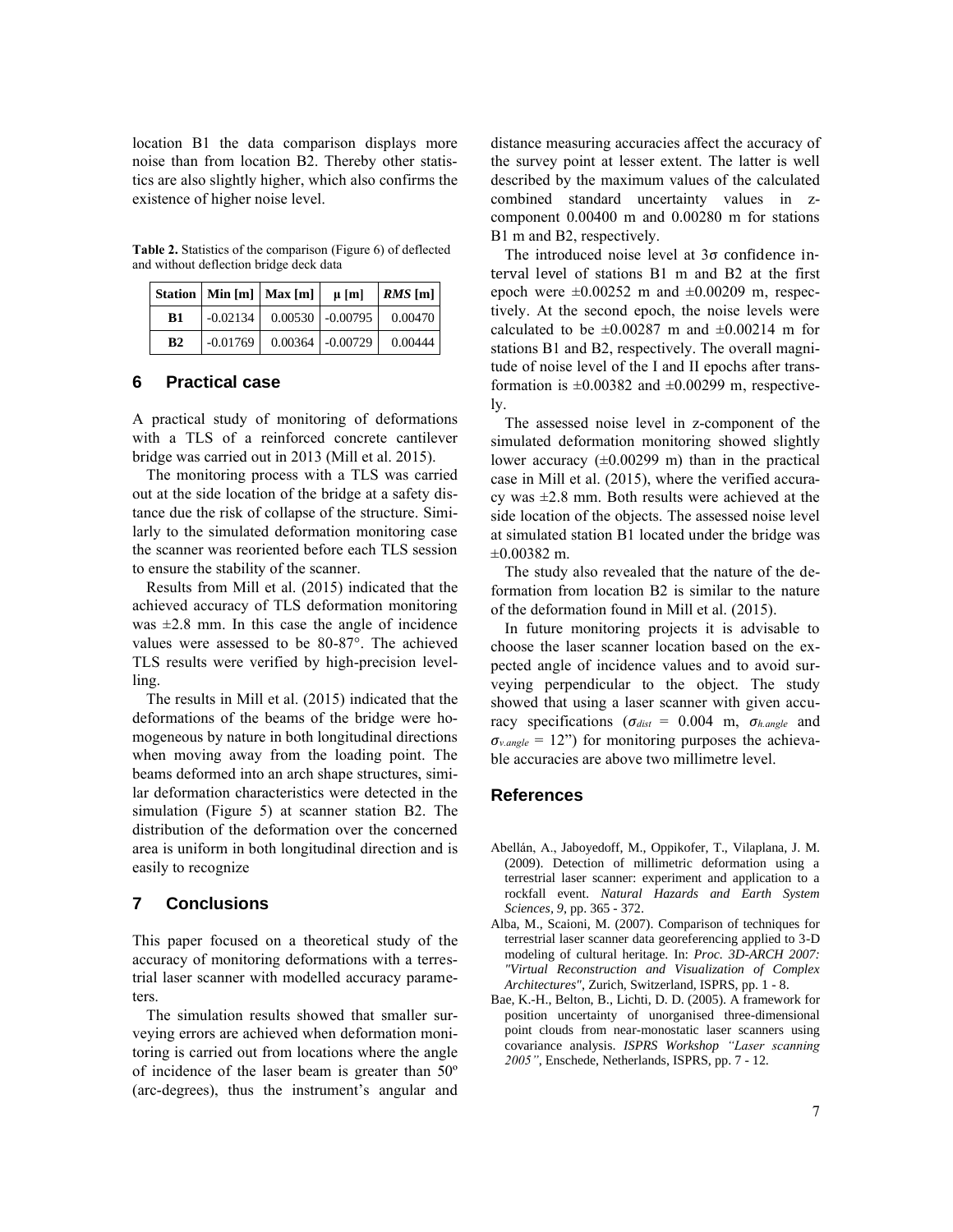- Borah, D. K., Voelz, D. G. (2007). Estimation of laser beam pointing parameters in the presence of atmospheric turbulence. *Applied Optics, 46*(23), pp. 6010 - 6018.
- Bosché, F. (2012). Plane-based registration of construction laser scans with 3D/4D building models. *Advanced Engineering Informatics, 26*(1), pp. 90 - 102.
- Bosché, F., Guenet, E. (2014). Automating surface flatness control using terrestrial laser scanning and building information models. *Automation in Construction, 44*, pp. 212 - 226.
- Erdélyi, J., Kopáčik, A., Ilkovičová, Ľ., Lipták, I., Kajánek, P. (2014). Deformation Monitoring of a Parabolic Roof Structure using TLS. In: *Proc. "INGEO 2014",* Prague, Czech republic, pp. 75 - 80.
- Franaszek, M., Cheok, G. S., Witzgall, C. (2009). Fast automatic registration of range images from 3D imaging systems using sphere targets. *Automation in Construction, 18*(3), pp. 265 - 274.
- González-Aguilera, D., Gómez-Lahoz, J., Sánchez, J. (2008). A New Approach for Structural Monitoring of Large Dams with a Three-Dimensional Laser Scanner. *Sensors, 8*(9), pp. 5866 - 5883.
- Han, J.-Y., Guo, J., Jiang, Y.-S. (2013). Monitoring tunnel deformations by means of multi-epoch dispersed 3D LiDAR point clouds: An improved approach. *Tunnelling and Underground Space Technology, 38*, pp. 385–389.
- Horn, B. K. (1987). Closed-form solution of absolute orientation using unit quaternions. *Journal of the Optical Society of America*, 4(4), pp. 629 - 642.
- Kang, Z., Li, J., Zhang, L., Zhao, Q., Zlatanova, S. (2009). Automatic registration of terrestrial laser scanning point clouds using panoramic reflectance images. *Sensors, 9*(4), pp. 2621 - 2646.
- Kersten, T. P., Sternberg, H., Mechelke, K. (2005). Investigations into the accuracy behaviour of the terrestrial laser scanning system Mensi GS100. In: *Proc. "Optical 3-D Measurement Techniques VII"*, Vienna, Austria. pp. 122 - 131.
- Lague, D., Brodu, N., Leroux, L. (2013). Accurate 3D comparison of complex topography with terrestrial laser scanner : application to the Rangitikei canyon (N-Z). *ISPRS Journal of Photogrammetry and Remote Sensing, 82*, pp. 10 - 26.
- Larsen, K. E., Lattke, F., Ott, S., Winter, S. (2011). Surveying and digital workflow in energy performance retrofit projects using prefabricated elements. *Automation in Construction, 20*(8), pp. 999 - 1011.
- Lichti, D. D. (2010). Terrestrial laser scanner selfcalibration: Correlation sources and their mitigation. *ISPRS Journal of Photogrammetry and Remote Sensing, 65*(1), pp. 93 - 102.
- Mill, T., Alt, A., Liias, R. (2013). Combined 3D building surveying techniques – terrestrial laser scanning (TLS) and total station surveying for BIM data management purposes. *Journal of Civil Engineering and Management, 19*(1), pp. 1 - 10.
- Mill, T., Ellmann, A., Aavik, A., Horemuz, M., Sillamäe, S. (2014). Determining ranges and spatial distribution of road frost heave by terrestrial laser scanning. *The Baltic Journal of Road and Bridge Engineering, 9*(3), pp. 227 - 236.
- Mill, T., Ellmann, A., Kiisa, M., Idnurm, J., Idnurm, S., Horemuz, M., Aavik, A. (2015). Geodetic Monitoring of

Bridge Deformations Occurring during Static Load Testing. *The Baltic Journal of Road and Bridge Engineering, 10*(1), pp. 17 - 27.

- Monserrat, O., Crosetto, M. (2008). Deformation measurement using terrestrial laser scanning data and least squares 3D surface matching. *ISPRS Journal of Photogrammetry and Remote Sensing, 63*(1), pp. 142 - 154.
- Nuttens, T., Stal, C., De Backer, H., Schotte, K., Van Bogaert, P., De Wulf, A. (2014). Methodology for the ovalization monitoring of newly built circular train tunnels based on laser scanning: Liefkenshoek Rail Link (Belgium). *Automation in Construction*, pp. 43, 1 - 9.
- Oppikofer, T., Jaboyedoff, M., Blikra, L., Derron, M.-H., Metzger, R. (2009). Characterization and monitoring of the Åknes rockslide using terrestrial laser scanning. *Natural Hazards and Earth System Sciences, 9*, pp. 1003 -1019.
- Park, H. S., Lee, H. M., Adeli, H., Lee, I. (2007). A New Approach for Health Monitoring of Structures: Terrestrial Laser Scanning. *Computer-Aided Civil and Infrastructure Engineering*, 22(1), pp. 19 - 30.
- Pejić, M. (2013). Design and optimisation of laser scanning for tunnels geometry inspection. *Tunnelling and Underground Space Technology, 37*, pp. 199 - 206.
- Pesci, A., Teza, G. (2008). Terrestrial laser scanner and retro-reflective targets: an experiment for anomalous effects investigation. *International Journal of Remote Sensing, 29*(19), pp. 5749 - 5765.
- Pesci, A., Casula, G., Boschi, E. (2011). Laser scanning the Garisenda and Asinelli towers in Bologna (Italy): Detailed deformation patterns of two ancient leaning buildings. *Journal of Cultural Heritage, 12*(2), pp. 117 - 127.
- Pesci, A., Teza, G., Bonali, E. (2011). Terrestrial Laser Scanner Resolution: Numerical Simulations and Experiments on Spatial Sampling Optimization. *Remote Sensing, 3*(1), pp. 167 - 184.
- Pesci, A., Teza, G., Bonali, E., Casula, G., Boschi, E. (2013). A laser scanning-based method for fast estimation of seismic-induced building deformations. *ISPRS Journal of Photogrammetry and Remote Sensing, 79*, pp 185 - 198.
- Pfeifer, N., Dorninger, P., Haring, A., Fan, H. (2007). Investigating terrestrial laser scanning intensity data quality and functional relations. In: *Proc. "International Conference on Optical 3-D Measurement Techniques VIII"*, Zurich, Switzerland, pp. 328 - 337
- Reshetyuk, Y. (2010). A unified approach to self-calibration of terrestrial laser scanners. *ISPRS Journal of Photogrammetry and Remote Sensing, 65*(5), pp. 445–456.
- Riveiro, B., Morer, P., P., A., I. de Arteaga, I. D. (2011). Terrestrial laser scanning and limit analysis of masonry arch bridges. *Construction and Building Materials, 25*(4), pp. 1726 - 1735.
- Roca-Pardiñas, J., Argüelles-Fraga, R., López, F. d., Ordóñez, C. (2014). Analysis of the influence of range and angle of incidence of terrestrial laser scanning measurements on tunnel inspection. *Tunnelling and Underground Space Technology, 43*, pp. 133 - 139.
- Soudarissanane, S., Lindenbergh, R., Menenti, M., Teunissen, P. (2011). Scanning geometry: Influencing factor on the quality of terrestrial laser scanning points. *ISPRS Journal of Photogrammetry and Remote Sensing, 66*(4), pp. 389 - 399.